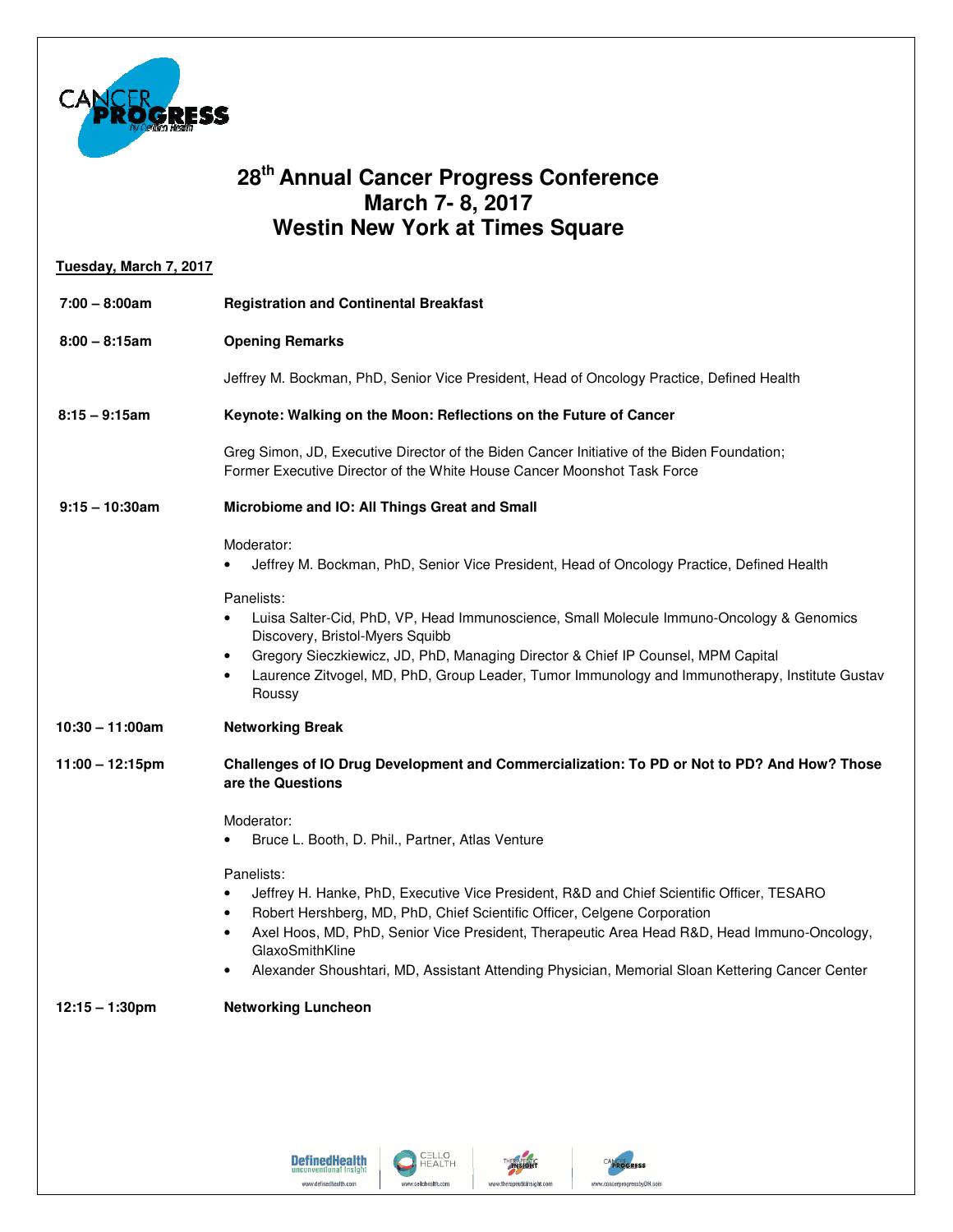

| $1:30 - 2:45$ pm        | Future Role of Non-IO Therapies: The Sad Tale of Neglected Targets and Companies in the Race to<br><b>IO Domination</b>                                                                                                                                                                                                                                                                                                                                                                                                                                                                                 |
|-------------------------|---------------------------------------------------------------------------------------------------------------------------------------------------------------------------------------------------------------------------------------------------------------------------------------------------------------------------------------------------------------------------------------------------------------------------------------------------------------------------------------------------------------------------------------------------------------------------------------------------------|
|                         | Moderator:                                                                                                                                                                                                                                                                                                                                                                                                                                                                                                                                                                                              |
|                         | Joel S. Sandler, PhD, Associate Principal, Defined Health<br>$\bullet$                                                                                                                                                                                                                                                                                                                                                                                                                                                                                                                                  |
|                         | Panelists:<br>Lewis H. Bender, MS, MA, MBA, President and Chief Executive Officer, Intensity Therapeutics, Inc.<br>$\bullet$<br>Axel Hoos, MD, PhD, Senior Vice President, Therapeutic Area Head R&D, Head Immuno-Oncology,<br>$\bullet$<br>GlaxoSmithKline<br>Russell LaMontagne, MS, President and Chief Executive Officer, Boston Immune Technologies and<br>٠<br>Therapeutics<br>Eric Rowinsky, MD, Executive Chairman and President, Rgenix, Inc.<br>$\bullet$<br>Peter Sandor, MD, MBA, Vice President and Global TA Head Oncology, Marketing Strategy, Astellas<br>$\bullet$<br>Pharma, US, Inc. |
| $2:45 - 4:00 \text{pm}$ | Data, Data Everywhere: How to Think About, Interpret and Present the Facts                                                                                                                                                                                                                                                                                                                                                                                                                                                                                                                              |
|                         | Moderator:                                                                                                                                                                                                                                                                                                                                                                                                                                                                                                                                                                                              |
|                         | Mark Simon, Partner, Torreya Partners                                                                                                                                                                                                                                                                                                                                                                                                                                                                                                                                                                   |
|                         | Panelists:<br>Kapil Dhingra, MD, Managing Member, KAPital Consulting, LLC<br>$\bullet$<br>Robert H. Glassman, MD, Vice Chairman, Credit Suisse Global Health Care Investment Banking<br>$\bullet$<br>Mark J. Ratain, MD, Leon O. Jacobson, Professor of Medicine, University of Chicago<br>$\bullet$<br>Neal Rosen, MD, PhD, Director, Center for Mechanism-Based Therapeutics, Memorial Sloan Kettering<br>$\bullet$<br><b>Cancer Center</b>                                                                                                                                                           |
| $4:00 - 4:15$ pm        | <b>Networking Break</b>                                                                                                                                                                                                                                                                                                                                                                                                                                                                                                                                                                                 |
| $4:15 - 5:30$ pm        | Lung Cancer: The Times They Are a Changin'                                                                                                                                                                                                                                                                                                                                                                                                                                                                                                                                                              |
|                         | Moderator:                                                                                                                                                                                                                                                                                                                                                                                                                                                                                                                                                                                              |
|                         | James Lee, PhD, Senior Consultant, Defined Health                                                                                                                                                                                                                                                                                                                                                                                                                                                                                                                                                       |
|                         | Panelists:<br>Maria Koehler, MD, PhD, Vice President, Strategy, Innovation and Collaborations, Pfizer<br>$\bullet$<br>Gregory Lubiniecki, MD, Executive Director, Clinical Research Oncology, Merck Research Laboratories<br>Charles Rudin, MD, PhD, Chief Thoracic Oncology Service; Sylvia Hassenfeld Chair in Lung Cancer<br>Research; co-Director, Druckenmiller Center for Lung Cancer Research; Professor of Medicine, WCMC<br>Steve Worland, PhD, President and Chief Executive Officer, eFFECTOR<br>٠                                                                                           |
| $5:30 - 7:30$ pm        | <b>Cancer Progress 2017 Reception</b>                                                                                                                                                                                                                                                                                                                                                                                                                                                                                                                                                                   |
|                         |                                                                                                                                                                                                                                                                                                                                                                                                                                                                                                                                                                                                         |





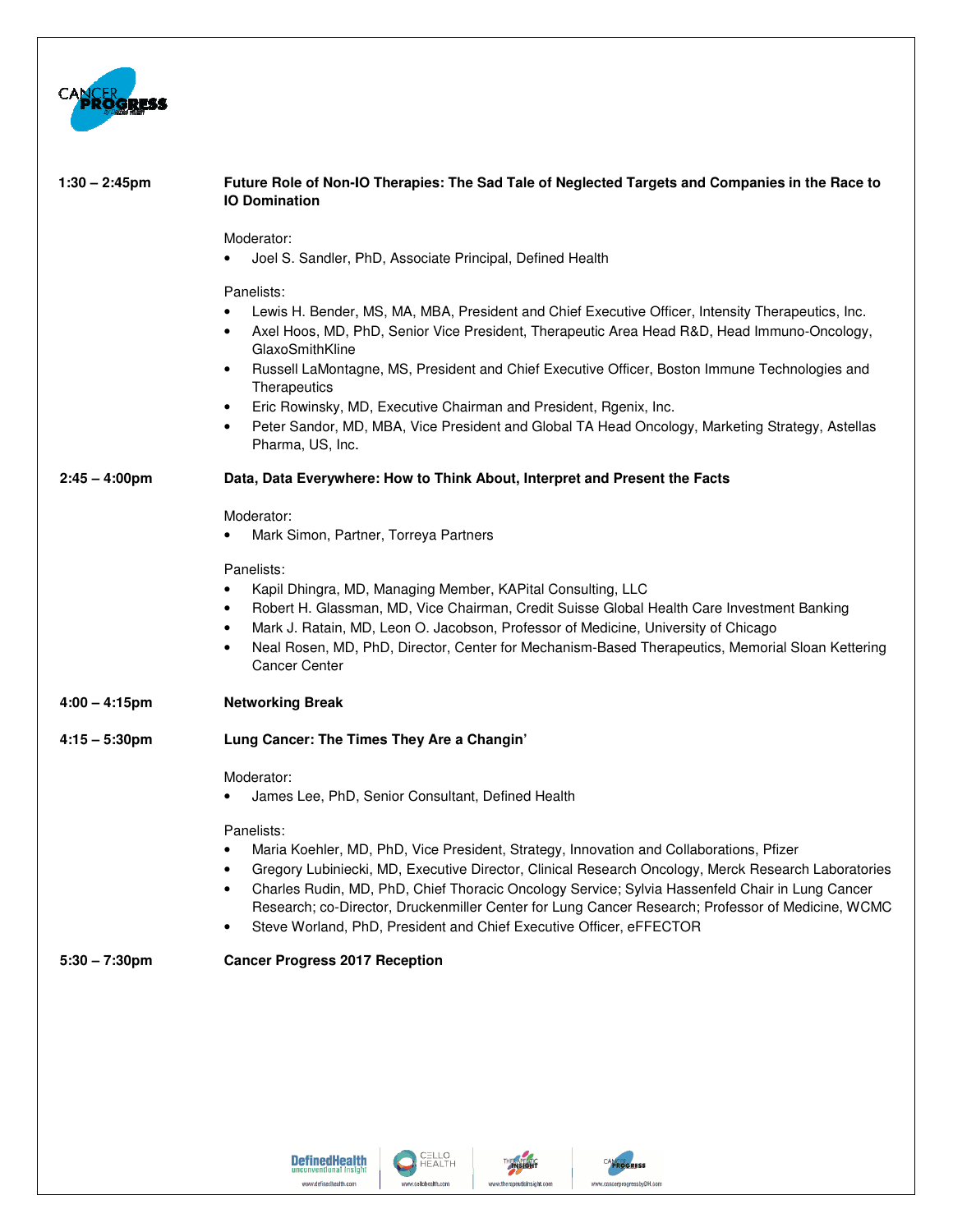

## **Wednesday, March 8, 2017**

| $7:00 - 8:00am$    | <b>Registration and Continental Breakfast</b>                                                                                                                                                                                                                                                                                                                                                                                                    |
|--------------------|--------------------------------------------------------------------------------------------------------------------------------------------------------------------------------------------------------------------------------------------------------------------------------------------------------------------------------------------------------------------------------------------------------------------------------------------------|
| $8:00 - 8:15am$    | Opening Remarks - Mike Rice, MS, MBA, Principal, Defined Health                                                                                                                                                                                                                                                                                                                                                                                  |
| $8:15 - 9:45$ am   | Aging and Cancer: Live and Let Die or a Cancer-Free Methuselah?                                                                                                                                                                                                                                                                                                                                                                                  |
|                    | Moderator:<br>Mike Rice, MS, MBA, Principal, Defined Health                                                                                                                                                                                                                                                                                                                                                                                      |
|                    | Panelists:<br>Judith Campisi, PhD, Professor, Buck Institute for Research on Aging<br>James DeGregori, PhD, Professor, Dept. of Biochemistry and Molecular Genetics; Courtenay C. and<br>$\bullet$<br>Lucy Patten Davis Endowed Chair in Lung Cancer Research; Deputy Director for Basic Science,<br>University of Colorado Cancer Center                                                                                                        |
| $9:45 - 10:00$ am  | <b>Networking Break</b>                                                                                                                                                                                                                                                                                                                                                                                                                          |
| $10:00 - 11:15$ am | <b>Treating the Enigmatic Exceptional Responders</b><br>Moderator:                                                                                                                                                                                                                                                                                                                                                                               |
|                    | Mike Rice, MS, MBA, Principal, Defined Health                                                                                                                                                                                                                                                                                                                                                                                                    |
|                    | Panelists:<br>Isaac Kohane, MD, PhD, Marion V. Nelson Professor & Chair, Department of Biomedical Informatics,<br><b>Harvard Medical School</b><br>Eric D. Perakslis, PhD, Senior Vice President, Informatics, Takeda Pharmaceuticals<br>$\bullet$<br>David Solit, MD, Director, Developmental Therapeutics, Memorial Sloan Kettering Cancer Center<br>$\bullet$                                                                                 |
| $11:15 - 12:30$    | Novel Modalities: Viruses as Cancer Therapeutics - Converting Bad to Good                                                                                                                                                                                                                                                                                                                                                                        |
|                    | Moderator:<br>Jeffrey M. Bockman, PhD, Senior Vice President, Head of Oncology Practice, Defined Health                                                                                                                                                                                                                                                                                                                                          |
|                    | Panelists:<br>John Beadle, MD, Chief Executive Officer, PsiOxus Therapeutics Ltd.<br>John C. Bell PhD, Senior Scientist, Ottawa Hospital Research Institute, University of Ottawa<br>$\bullet$<br>Robert Coffin, PhD, Chief Executive Officer & Director, Replimune<br>٠<br>Noriyuki Kasahara, MD, PhD, Professor, Departments of Cell Biology & Pathology Co-Leader, Viral<br>Oncology Program, University of Miami (and consultant to Tocagen) |
| $12:30 - 1:45$ pm  | <b>Networking Lunch</b>                                                                                                                                                                                                                                                                                                                                                                                                                          |
|                    |                                                                                                                                                                                                                                                                                                                                                                                                                                                  |